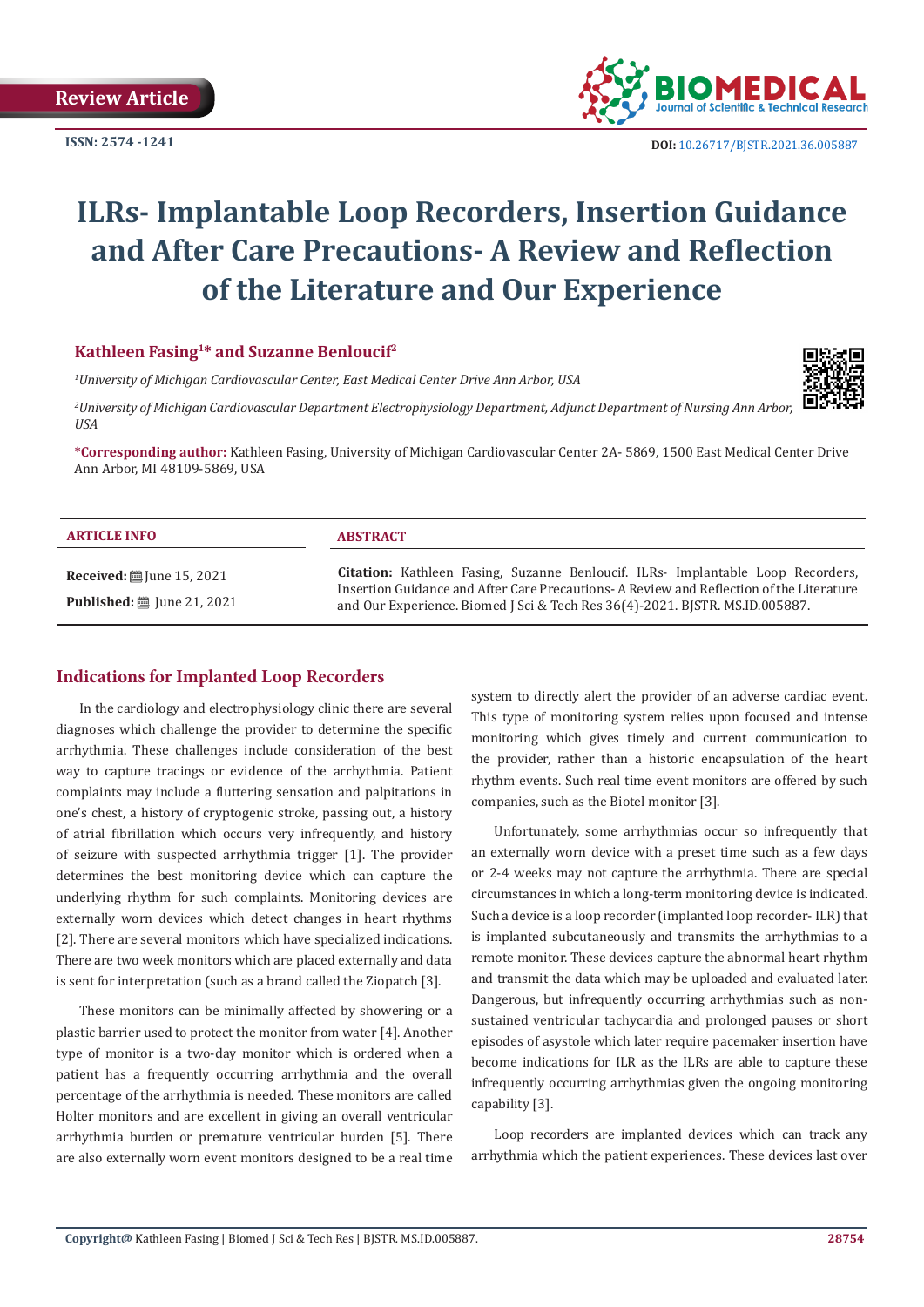a preset length of time determined by the device's internal battery life with the average LINQ battery life estimated at three years [6], Indications for loop recorders include syncope, cryptogenic stroke to assess for atrial fibrillation, palpitations and resultant symptoms, and a need to gain an overall atrial fibrillation burden [7]. The ILR devices provide ongoing monitoring and can capture any arrhythmia over several years. They function in a retrospective fashion and give the provider a mirror of trends in arrhythmia or unusual changes in the heart rhythm. Coupled with a careful journal of patient complaints, they provide vital information from which the provider makes the diagnosis and treatment plan. Indications for ILR devices are outlined by the Heart Rhythm Society. If an indication for an ILR implant is verified one can then plan and expedite the ILR implant procedure.

## **FDA Approval for Small-Implanted Loop Recorders**

The process of monitoring one's arrhythmias became much easier in February 2014 with the release of the LINQ monitor from the Medtronic ™ corporation, the smallest monitoring device available. This device is a subcutaneously placed monitor which is one third the size of a triple A battery, 1.2 cc and transmits data via remote monitoring [6]. It then quickly became an easy way to determine abnormal arrhythmias and possible causes of strokes, which may have eluded periodic external monitoring techniques in the past [8]. The following is an overview of the use of the LINQ monitor, expected outcomes, unusual ILR complications and trouble-shooting tips for the provider.

# **Evolvement of Procedure Room; Holding Room Insertions of ILRs**

With the introduction of the Medtronic LINQ ILR and its lowprofile size, weight, and subcutaneous injection delivery system came great excitement for such an easy delivery system of such an advanced device. Many facilities started performing the insertion of the ILRs in other treatment areas, rather than the cardiac catheterization labs and electrophysiology labs. The ease of the insertion of the device led to these devices being implanted with advanced professional staff such as physician assistants and nurse practitioners in procedure rooms and holding bays. Following this change in practice from a conventional lab setting, there were several studies to analyze potential side effects and the efficacy of this new practice. Four studies in particular show a low likelihood for adverse events and review some learned pearls of knowledge for the insertion and care of these devices. The four cases involving LINQ studies and studies of in office, holding room, procedure room and advance practice profession placement of the devices are outlined in the literature review.

### **Potential Side Effect Profile**

In our practice of a 1000 bed tertiary care facility and EP lab which implants approximately 250 loop recorder devices per year [9], we have a very low side effect profile, much as is seen nationally. As in previous loop recorder studies [10] our side effect profile includes localized bleeding (small hematoma), localized skin changes (irritation and or rash) and localized infection or mild pain at the insertion pocket site [11]. These side effects are limited to a less than1-2% chance of occurrence and are easily managed with short term compression, skin care and acetaminophen or ibuprofen. Of note, we are particularly interested in 4-5 scenarios which have presented in the last 3-4 years with patients complaining of recurrent and very intense pain at the device site requiring prescribed narcotic medications, ice and compression of the area, and in two cases, removal of the loop recorder. Of note, two of the instances include devices which were placed at outside hospitals and our service simply saw the patient due to change in living locations or transferring from another region of the country.

#### **Typical Implanted Loop Recorder Practices**

We first reviewed our typical placement of loop recorders and the precautions we take with every placement of an internal cardiac monitoring device. In analyzing possible pain or unusual cases involving a loop recorder one must first review internal policies on placements of such devices as well as perform a literature search. By analyzing possible sources of complications or untoward events one may avoid such events and learn from literature on loop recorder devices which give tips on avoiding untoward events. At our tertiary care- facility the method of implant either utilizes local anesthesia or a combination of local anesthesia with bupivacaine/ lidocaine/epinephrine placed subcutaneous and sedation with mild analgesic if necessary. All loop recorder implants are done within the EP laboratory. The location in the chest of the implant is left chest, 4th intercostal space, 2-3 cm from the sternum. A prep resistant marker is used to identify the insertion site. An informed consent is gained from the patient prior to entering the lab. The patient's insertion site is prepped with Chlorhexidine and draped using sterile technique.

Five milliliters of local anesthesia (as above) is injected into the subcutaneous space. An incision is then made utilizing the angled blade provided in the LINQ-tm insertion kit. The monitoring device is inserted into the subcutaneous space parallel to the skin utilizing the insertion tool. The tool is then turned 180 degrees to create the pocket. While firmly holding the insertion tool against the skin, the device is injected into the subcutaneous tissue parallel to the skin. The device is interrogated to assure proper sensing. The device is programed based upon the diagnosis. Pressure is then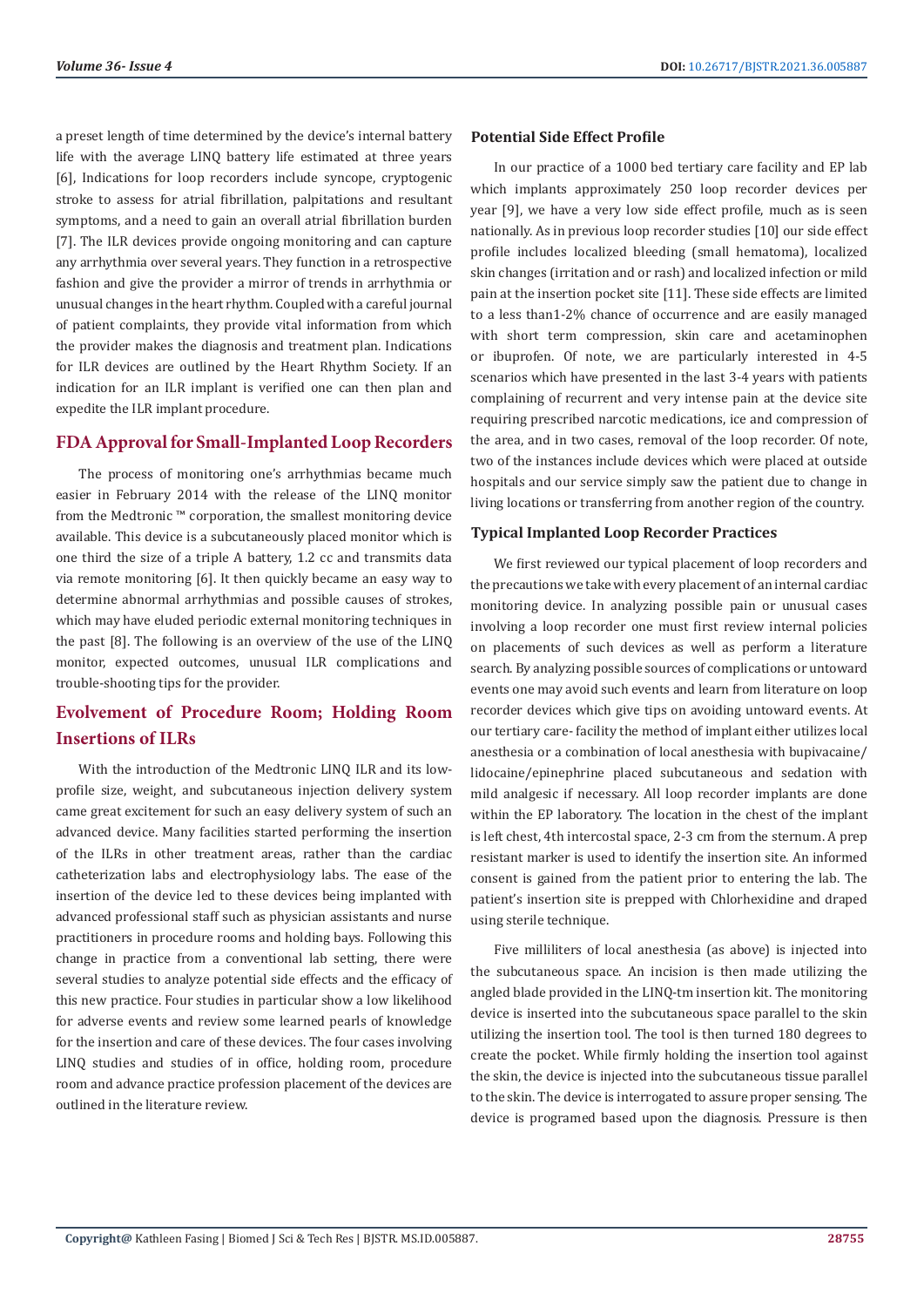held for 5 minutes to ensure hemostasis [6]. Glue is applied to the skin, followed by steri-strips and a telfa pad [6,12]. Some of our physicians prescribe antibiotics prior to the procedure and some do not, depending upon personal preference (Figure 1).



#### **Picture from Medtronic Advertising Site**

After completion of the procedure care includes removing the dressing in 48 hours. Leave the steri-strips in place until they start to peel off. Patient education is completed in the recovery area

prior to patient being discharged from the area. A wound check is scheduled and maintained in 7-10 days.

#### **Size of Devices**

(Figure 2).



## **Literature Review**

This literature review examined advantages of an ILR, evolving ILR technology, possible skin changes or rashes, increased pain at the insertion site, migration of the loop recorder and dislodgement of the loop recorder. This search proved to be challenging as the LINQ loop recorder insertion is associated with such a low

complication rate and considered a smooth and relatively troublefree procedure [10]. The literature review revealed cases which included the term "pain" but did not directly relate to the pocket site pain. At our institution we have experienced 2-3 complaints which have experienced localized pain directly at the pocket insertion site. One article discussed a gentleman who initially experienced pocket site pain which improved but later developed chest and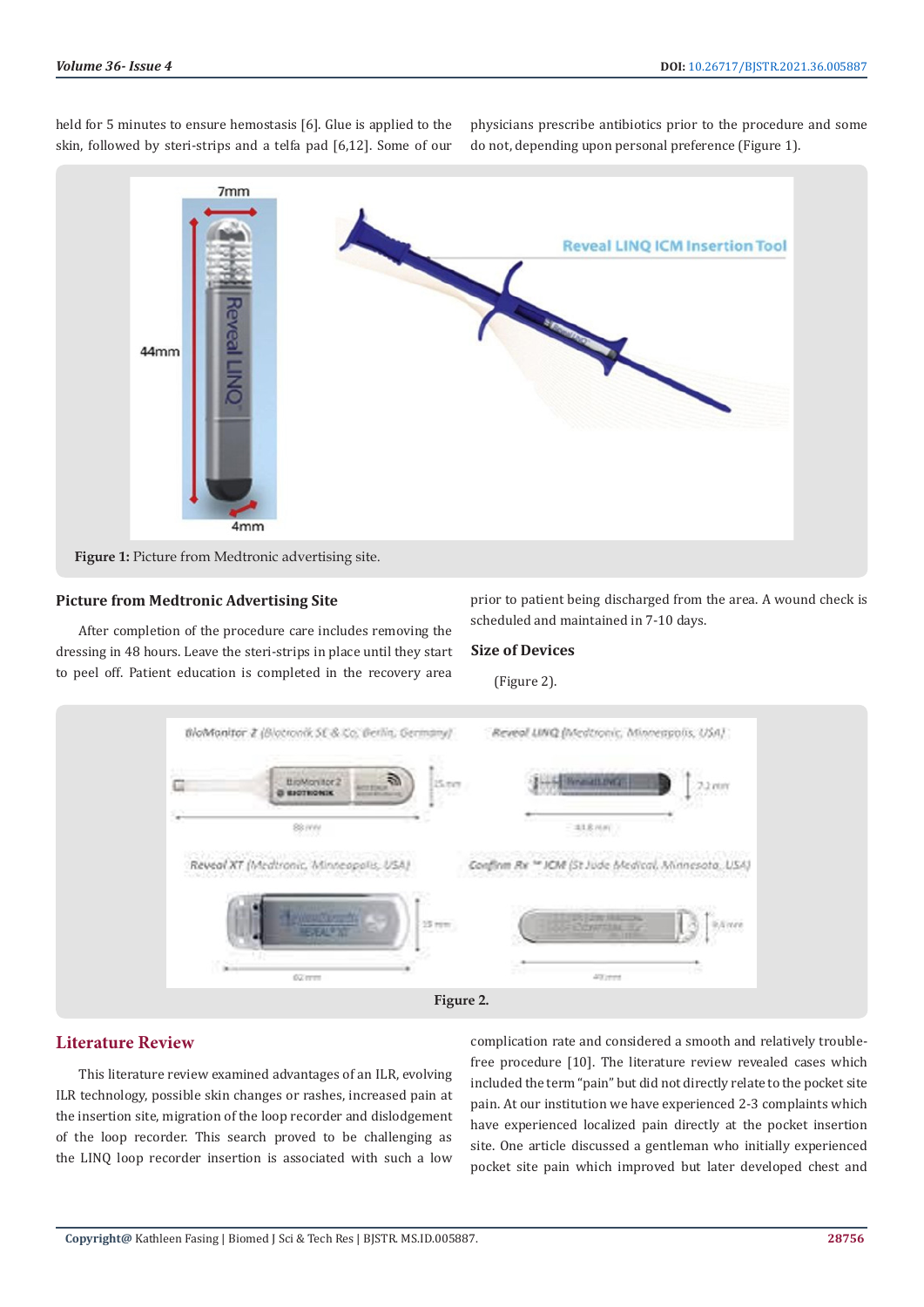jaw pain. Such pain was initially felt to be anginal in nature and there was concern for an evolving ischemic cardiac event. He was evaluated for an acute coronary syndrome with a negative stress test. Within a day he was referred for an outpatient chest x-ray and was ultimately found to have a migrating loop recorder which was seen in the lower abdomen. The LINQ device was removed with an open surgical procedure [13].

There was an additional case of the LINQ migration involving a 78 year-old gentleman who had a LINQ loop recorder inserted with mild pain at the insertion site after the initial implant. The pain at the site slowly improved, but the patient developed pleuritic chest pain 35 days post ILR placement. The ILR had migrated to the left pleural space and was identified in this pleural space region on a computed tomography study (CT). The ILR was then removed with a video assisted thoracoscopic procedure utilizing a port and with forceps [14]. The final example of a LINQ loop recorder and pain is noted by Pocoro [15]. In this case of a 62-year-old gentleman with the placement of a loop recorder and prompt complaints of pain at the device site immediately post insertion of the device. He was discharged from the hospital despite his complaints of pain at the site and returned to the hospital on several occasions with similar complaints of pain at the insertion site of the loop recorder. The device was ultimately removed, but the device had been noted to be protruding from the insertion site. He was treated with pain medications, with little improvement. He ultimately required nerve blocks for pain management [15].

Another example of an ILR migration was a woman who underwent the ILR placement in the left parasternal location under local anesthesia. An assessment of the voltage signals followed with readjustment of the ILR device. Post procedure she experienced mild incisional pain and left breast discomfort which lasted several days. Her history included bilateral silicone breast implants. Her left breast pain resolved over time, but she noticed flattening of her left breast in comparison to the right breast. With follow up a computed tomography scan (CT) displayed the left breast implant rupture. The CT showed the ILR in close contact with the left breast rupture site [16].

The literature review gives a few key examples highlighting the need to fully investigate the complaints and possible etiologies of pain, with the patient who has such complaints after the placement of a LINQ loop recorder. There are other notations within the literature of rashes to the skin area of the insertion site and have later shown reactions to the metal and hypersensitivities to the metal (without actual allergy) which comprises the loop recorder [17]. Specific side effect profile noted by the Medtronic cooperation for the LINQ II loop recorder include device rejection phenomena (including local tissue reaction), device migration, infection and erosion through the skin [6].

Studies involving the side effect profile of the LINQ and insertion of the LINQ ILR are as follows. One study involved the University of Kansas Hospital and the Texas Cardiac Arrhythmia Institute in Austin Texas and compared conventional Medtronic Reveal loop recorder insertion to the subcutaneous injectable insertion of the ILR and side effect profiles [18]. They noted a higher infection rate in the implanted LINQ ILR as compared to the conventional implant of Reveal with surgical incision implant. The infection rate of the LINQ was 2-5% and occurred much earlier than the patients with the Reveal device. There was also a higher rate of wound dehiscence in this study. One can surmise these higher rates of infection and wound dehiscence may be due to the study being conducted within the year of the release of the LINQ device post FDA approval in 2014.

Rogers et. al. then conducted a study of in-office insertion of the LINQ device in 2017 and noted the most common side effect to be a site hematoma [19]. The study included 482 device -intra cardiac monitoring device (ICM) insertion with the LINQ-tm device and 244 of the 251 patients randomized to in office LINQ insertions and 227 of 231 patients randomized, in hospital insertion of the LINQ device. There were 4 insertion site complications with 2 complications in each group with a total of 4 events, with each group having one incision site hemorrhage and each group had one device dislocation due to erosion. There was no statistical difference in side effects post insertion between the in-hospital group and the in-office group [19].

There was another study evaluating the LINQ device implanted in an ambulatory setting by an advanced practice provider (APP) with outcomes showing no acute procedure complications. 125 patient ILR implants in the ambulatory setting inserted by APPs were assessed and subacute complications include two with one complication involving a suspected infection with erythema around the device site and subsequent empiric antibiotics provided. The other complication was local pain at the device site without infection one week post insertion which resulted in the device removal. The study demonstrated the low complication rate and efficacy of in office and APP placement of the LINQ device [20].

The final study also published in 2017 described low risk complication rates in the LINQ insertion within an electrophysiology lab as well as an outpatient procedure room within the LOOP study [21]. There were 1420 patients in the study and post implant pain was noted in 3 patients and an additional post implant pain complaint which resulted in the implant extraction. There was also noted minor bleeding or hematoma in 4 instances, superficial infection noted with 13 patients, and pocket erosion noted with 3 patients. There were a total of 18 devices which were removed and 9 of them were for pocket erosion, pain or infection and 9 were due to patient request with no physical abnormality [21].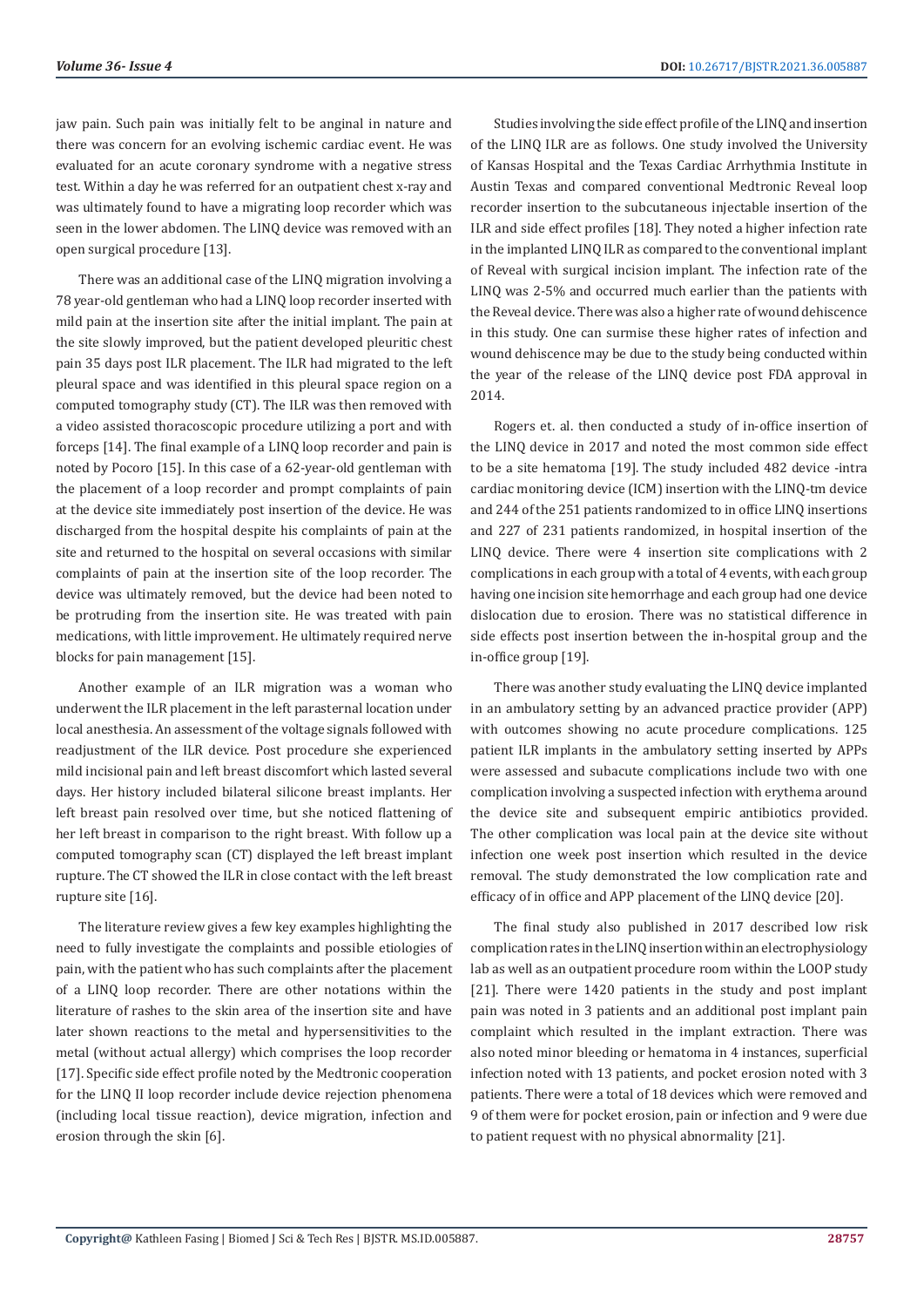Of interesting note, the patients with the higher body mass index (BMI) experienced more complications (which we have also observed within our practice and described to follow). The conclusion of the study is that the LINQ insertion is a very low risk procedure They noted a higher risk for those patients requiring repositioning of the device with a higher associated infection rate in those patients requiring repositioning outside of the conventional sterile electrophysiology laboratory setting [21]. The conclusion warns caregivers to be aware of the extra need for caution with patients with repositioning needs of the LINQ placed at the outside of the EP setting and a higher complication rate in either setting with those patients with a higher BMI [21].

## **Our Typical Procedure Practice**

In implanting the ILR devices our facility has taken several precautions to ensure minimal risk and assure prompt healing from this minimally invasive procedure. ILRs are implanted in a

sterile environment and using surgical sterile techniques. Care is given to insert the device subcutaneously, avoiding deep insertion with muscle or fat tissues. From our facility's practice we have experienced one event with a patient with morbid obesity in which the loop recorder was initially bothersome to the patient and ultimately needed forceps retrieval. Post procedural instructions are given to keep area clean and dry for the first one week. Instructions are given reviewing signs and symptoms of infection including the need to call if an evidence of redness or streaking at the site, any swelling which does not resolve in one to two days, any discharge from the site, any tissue changes showing redness, pulling apart of margins, or any unhealed margins which do not show closure of the insertion site.

### **Picture of ILR tracing**

Tracing via Medtronic education site (Figure 3).



## **Complaints of Pain at the Device Site, Without Physical Findings**

Our service has experienced complaints from patients who had the device inserted at outside facilities and transferred care to our service. We have also received complaints from patients who had the device inserted at our facility with no obvious cause of the complaint. The complaint which is most common is one of pain at the insertion site out of proportion to any physical findings. The exam has shown to be normal in these cases and involves no redness, no streaking and no discharge from the site. Our usual work up includes discussion of specific complaints to pinpoint related events, signs and symptoms or underlying conditions which may affect the device site healing and any abnormal outcomes. Once the history and physical details are thoroughly discussed and examination will then be done. With the examination, often no offending findings are noted and there has been no erythema, rash, no swelling and no leakage.

 We then move forward with a chest x-ray which often shows no culprit findings for the individual out of the anticipated level of pain for such a minor procedure. We often first recommend nonsteroidal anti-inflammatory medications such as ibuprofen. Our patients then make it clear that Tylenol and or Ibuprofen have done little to help with the pain at the insertion site. We have written for short term narcotics such as Vicodin for one week and this has helped with some of our patients. The Vicodin has solved the pain and irritation complaints at the site in approximately half of those who complain of this sensation at the loop recorder site. Of note, we don not continue prescribing the pain pills. We have also offered comfort measures including heat and cold to the area with mixed results. Ultimately there are less than 1% of our patients who continue to complain of pain or irritation at the device site longer than the first 2-3 weeks. However, we have experienced very interesting cases and we have investigated other possible sources of their pain.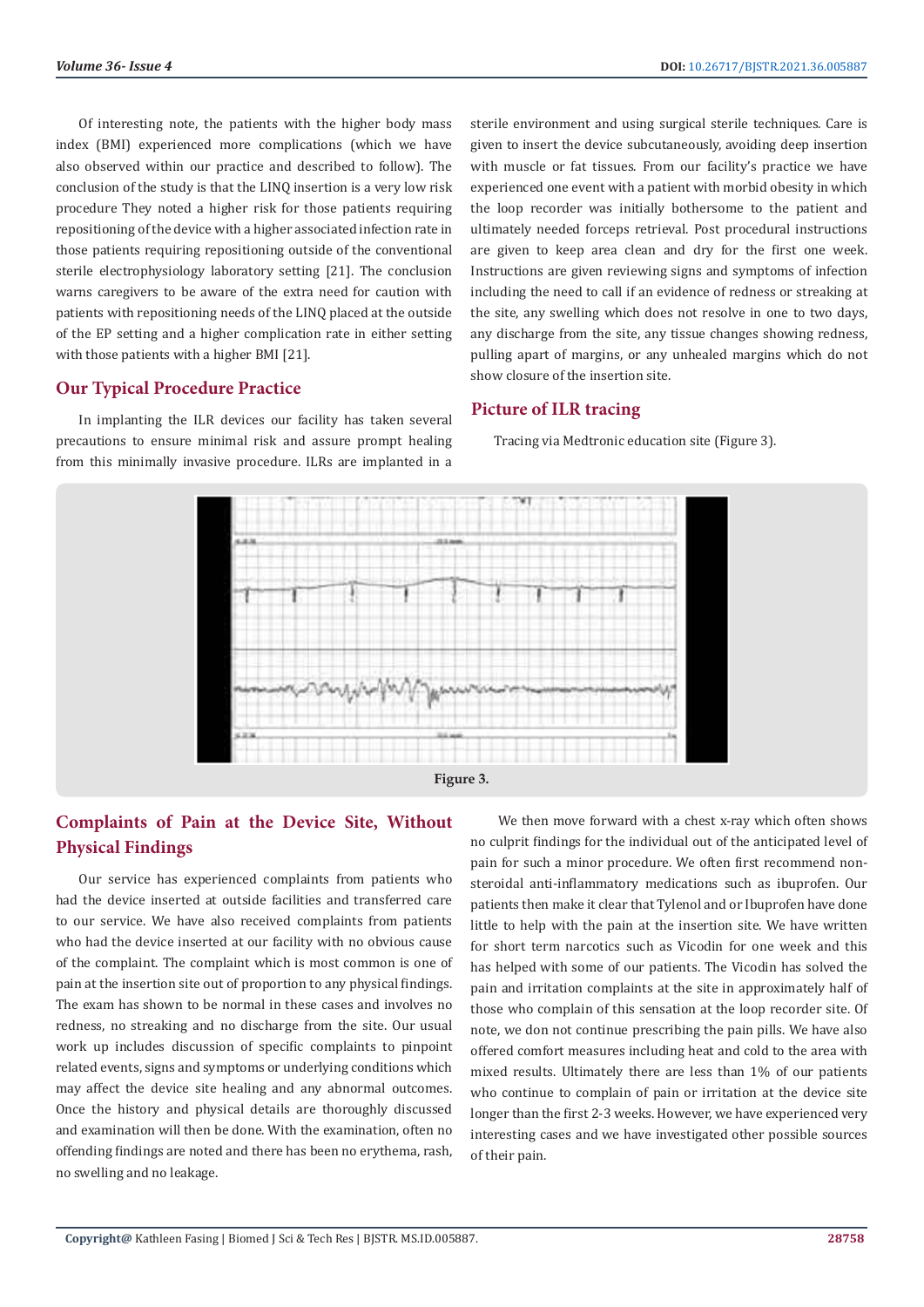Our facility has evaluated three patients with almost identical complaints of a burning and gnawing sensation at the device site which caused "9-10/10" pain at the device site, despite Tylenol, NSAIDs, and or Vicodin. These complaints continued for several weeks and were still present 3-4 months post insertion. Physical examinations were completely negative, chest x-rays showed no change in position of the device and no migration of the device. Two of the patients received their device implants at outside institutions, one patient elected the removal of the device and one elected to do nothing and slowly over one year had resolving pain to the area. One patient started gabapentin with a resulting pain level down to "2/10". Specific care in insertion technique has resulted in avoiding insertion in areas of large amounts of subcutaneous fat. Selection of an ideal area for placement of the ILR is essential and some patients are not ideal candidates for loop recorders. Publications involving cases of migration of the device note the subcutaneous insertion technique and the nature in which the LINQ device is inserted lead to higher rates of migration and extrusion of the device without infection.

In a retrospective study of 85 patients who had undergone a LINQ insertion there was a 4.7% rate of spontaneous extrusion of the device within 7-24 days post insertion [22]. In our process of investigating possible sources of pain and local skin irritation from the loop recorder we have found cases of twiddler's syndrome. This syndrome involves the patient continually manipulating the site and subconsciously turns and rotates the ILR under the skin tissue. A clue that twiddler's syndrome may be present is continual changes in the upright versus downward QRS and obvious changes in axis of the waveform while monitoring the ongoing ECG tracings. The flipping of the QRS position in the home monitoring which can be seen within short time frames of each ECG tracing is a definite clue of possible twiddlers syndrome. This may result in local pain at the device site.

Another speculated source of possible change in position of the ILR is related tool which deploys the subcutaneous device. The tool provides an initial relatively wide opening in the skin, in comparison to the small profile of the LINQ device. The closure utilizing glue and approximating the margins is very successful in most insertions. There have been a few cases in which we have noticed changes in our ECG tracings and suspected movement of the device. We have brought the patient in for a physical examination and have noted the pocket site is rather larger in comparison to the LINQ device. We have then extracted and re-implanted out of the exact previous region, with very good success.

In our practice we have seen minimal LINQ ILR complications. The reference cases have caused us to be cautious in not delivering the device too deeply into the subcutaneous fat. We remain diligent in delivering the device to the recommended 8 mm depth. We have been cautious to meet with patients in person and to directly assess skin changes for possible extrusion or local rejection of the device. We continue to question cases of intense or prolonged pain with no local evidence of hematoma, no skin changes, and no radiographic evidence of migration. Some of these cases have resolved over several weeks with the use of analgesics and conservative local care with ice and pressure to the region. Others have required extraction of the device with no specific evidence of physical changes and intolerable pain to the area.

These cases both involved loop recorders which migrated from the original implant site and local skin changes and erosion at the insertion site. In our practice we have seen limited but similar cases involving one either potential migration of an ILR which was corrected shortly post insertion and one with device site pain requiring weeks of evaluation with conservative measures versus device explant. This required continued observation of these case scenarios to assure no late occurrence migration of the device. Our conclusions on an observational basis alone include the ILR use, and insertion continues to have a low side effect profile, but one in which the provider should be diligent to recognize and treat potential complications.

- **1.** We have paid close attention to possible side effects of insertion of ILRs and would caution other providers to:
- **2.** Take each post procedure complaint seriously.
- **3.** Be aware that without physical findings or radiologic findings initially, that over time the device may migrate elsewhere or surface and extrude at the insertion site.
- **4.** Remember to fully investigate post-operative complaints thoroughly which may entail repeat follow-up visits over several weeks.
- **5.** Be cautious with the initial implants to follow the recommendations from Medtronic LINQ ILR package insert or other company recommendations and be cautious to avoid too shallow or too deep insertion of the ILR.
- **6.** Be aware of the recipient's underlying health conditions and know that multiple disease states make a patient more susceptible to ILR site and migration complications postoperatively.
- **7.** Manage pain with analgesics, ibuprofen and or Tylenol, and further investigate if pain is not decreasing. Suspect further complications or side effects if the pain is escalating. Remain diligent in follow up and suspect further complications if pain is not resolving.
- **8.** Be aware of previous ILR side effect and cases in publication, to help guide the work up in patients who have post ILR complaints.